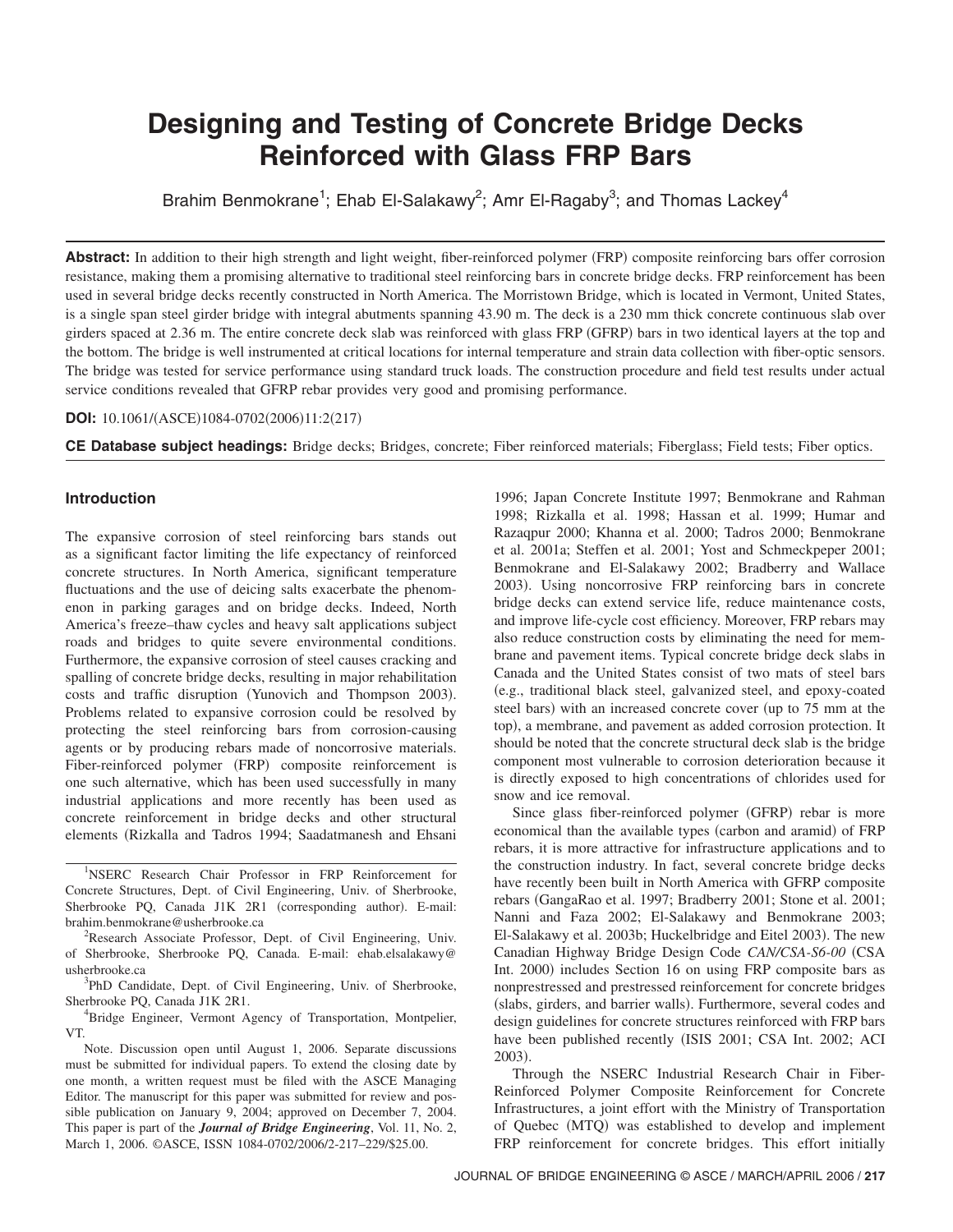| <b>Table 1.</b> Properties of No. 19 GFRP Reinforcing Bars |  |
|------------------------------------------------------------|--|
|------------------------------------------------------------|--|

| Bar<br>Bar<br>diameter<br>area<br>$\rm (mm^2)$<br>(mm) |     | Modulus<br>of elasticity<br>(GPa) | Tensile<br>strength<br>(MPa) | Ultimate<br>strains<br>$(\%)$ |  |
|--------------------------------------------------------|-----|-----------------------------------|------------------------------|-------------------------------|--|
| 18.72                                                  | 275 | $40 \pm 1$                        | $597 \pm 24$                 | $1.49 \pm 0.1$                |  |

Note:  $\pm XX$  = standard deviation.

focused on developing and improving glass/carbon composite bars (Benmokrane et al. 2002a,b). After achieving satisfactory laboratory results on concrete deck slab and bridge barrier wall prototypes reinforced with these bars (El-Salakawy et al. 2003a; El-Salakawy and Benmokrane 2004), the focus shifted to field applications to push the technology forward (El-Salakawy and Benmokrane 2003; El-Salakawy et al. 2003b). These field applications help validate and improve existing design codes and guidelines, establish construction details, and evaluate the performance of FRP rebars under actual service loading and environmental conditions.

This paper presents an innovative field application of GFRP bars as reinforcement in the concrete deck slab of the Morristown Bridge recently built in Vermont, United States. This bridge was selected as a demonstration project based on the Innovative Bridge Research and Construction (IBRC) (USDOT 2002) program established by the Federal Highway Administration (FHwA). The bridge was instrumented at critical locations to monitor the bridge behavior from construction startup to several years after opening to traffic. The results presented in this paper focus on the field tests that were carried out on the bridge approximately 1 year after it was opened to traffic. An example for calculating GFRP reinforcement for the deck slab (top and bottom mats) according to the available codes is also provided in the Appendix.

# **Tensile Properties of GFRP Bars Used in Bridge Deck Slab**

Table 1 provides the tensile properties of the No. 19 (18.7 mm diameter) sand-coated glass FRP bars used to reinforce the deck slab of the Morristown Bridge. These GFRP bars (see Fig. 1) are manufactured by combining the pultrusion process with an in-line coating process for the outside sand surface. The GFRP bar is made from high-strength E-glass fibers  $(75\%$  fiber by volume) with a vinyl ester resin, additives, and fillers. The glass fibers give the bar mechanical strength, while the resin matrix (resin, additives, and fillers) provides corrosion resistance in harsh environments. Durability data on this type of GFRP bar, obtained from extensive laboratory accelerated aging tests, including immersion in alkaline solution, sustained tensile stress, elevated temperature, and freeze–thaw cycles, can be found elsewhere !Benmokrane et al. 2001b, 2002a; Wang et al. 2002; Laoubi et al. 2003; Nkurunziza et al. 2003).

# **Deck Slab Design**

Normal-weight high-performance concrete with an average 28 day compressive strength of 27 MPa was used. Design forces were determined by one-way analysis of the slab and using empirical equations (AASHTO 1994, 2000). Slab analysis assumed a 1.0 m wide strip of the transverse slab continuous over knife-edge supports representing the main girders. HS-25 truck



**Fig. 1.** Glass FRP sand-coated reinforcing bars

loading was used as the design load. Crack width, rather than strength and allowable stress limits, was the controlling design factor and determined bar size and spacing for the GFRP bars in the deck. In this case, the choice of maximum acceptable crack width was 0.5 mm (Bradberry 2001). Design calculations for the Morristown Bridge deck slab are given in the Appendix. The following section presents some details about the construction and reinforcement of this bridge.

# **Bridge Construction and Details**

The Morristown Bridge crosses Ryder Brook on Route 100 in Morristown (Vermont, United States). The bridge has five main steel girders, integrally cast with the two end abutments over a single span of 43.90 m. The deck is a continuous 230 mm thick concrete slab acting compositely with five (60 in. plate girder M270-GR50W) girders spaced at 2.36 m with an overhang of 0.915 m on each side [Fig. 2(a)]. The Morristown Bridge was designed according to serviceability criteria (a maximum crack width of  $0.5$  mm). The top and bottom mats for the concrete deck slab consisted of GFRP bars. The deck slab was designed according to AASHTO specifications (AASHTO 2000) and ACI design guidelines (*ACI 440.1R-01*), which call for No. 19 GFRP rebar at 100 mm in the top transverse direction and No. 16 GFRP rebar at 100 mm in the bottom transverse direction. This difference between the two layers results from the difference in the concrete cover, which is 64 mm at the top and 38 mm at the bottom  $[Fig. 2(b)].$  The required GFRP reinforcement in the longitudinal direction was No. 16 at 150 mm in the top and the bottom. In keeping with a common practice in bridge engineering and for ease of installation, two identical GFRP mats, No. 19 at 100 and 150 mm in the transverse and longitudinal directions, respectively, were used at the slab top and bottom (Table 2). While the GFRP bars did not require splicing in the transverse direction, an 800 mm splice (about 40 times the bar diameter) in the longitudinal direction was used. The deck was designed without a pavement and stands out as being the first bridge deck in the world of its size and category fully reinforced with GFRP bars. A total of  $16,775$  m of No. 19  $(18.7 \text{ mm diameter})$  GFRP bars went into the bridge deck slab. Construction began in May 2002; the bridge was opened to traffic in September 2002.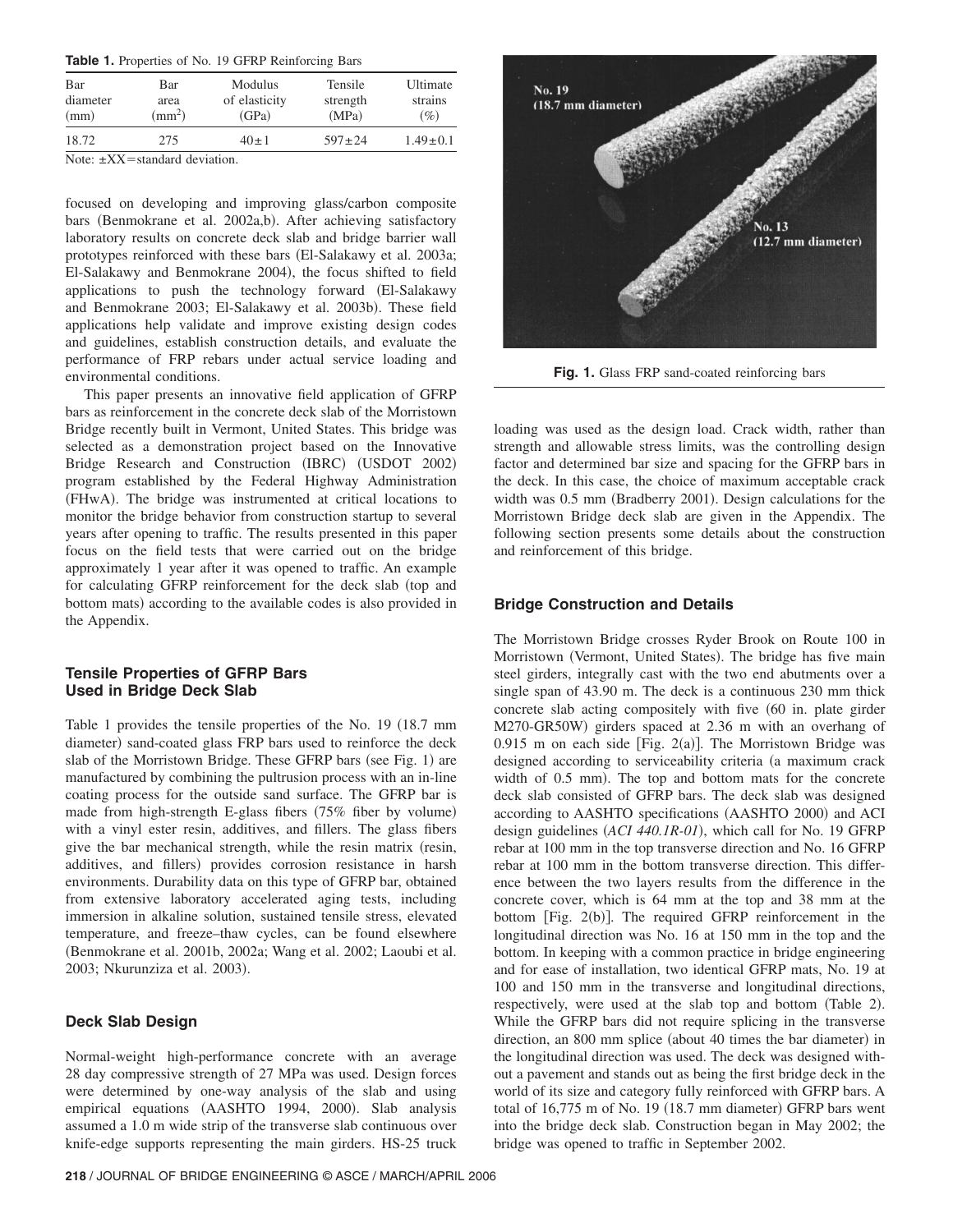

Fig. 2. Cross section and slab reinforcement of Morristown Bridge: (a) Cross section of the bridge; and (b) deck slab reinforcement (transverse section)

## **FRP Bar Placement**

The construction crews reacted positively, indicating that more FRP bars could be handled and placed in less time due to their light weight. Continuous plastic chairs were placed in the longitudinal direction at 0.9 m intervals under the bottom reinforcement mat to support the FRP bars and maintain the required clear concrete cover. In the case of the top mat, single chairs at 0.9 m intervals in both directions were used. The FRP bars withstood all on site handling and placement with no problems. Fig. 3 show photographs of the Morristown Bridge during different stages of construction.

## **Bridge Instrumentation**

The bridge was instrumented at critical locations to measure internal temperature and collect strain data using fiber-optic sensors (FOS). Fabry–Pérot FOSs monitor the strains in the GFRP reinforcement and concrete deck slab, while thermocouples compensate for temperature effects. The FOSs are distributed across the midspan of the bridge. A total of 13 Fabry–Pérot FOSs were used. Eleven FOSs were glued to FRP rebars. Five FOSs were glued to transverse top reinforcement at the bridge midspan at locations of maximum stress over supporting girders [Figs. 4 and 5(a)]. Four FOSs were glued on transverse bottom reinforcement

at the bridge midspan at locations of maximum stress midway between girders (Fig. 4). Two FOSs were glued to top longitudinal reinforcement: one on the middle bar on top of the middle girder; the other on the end bar on top of edge girder. Two FOSs were embedded in the concrete at the level of the top and bottom reinforcement. During testing, a system of rulers and theodolites was used to measure concrete slab and girder deflection [Fig.  $5(b)$ ].

## **First Field Load Test**

Dynamic and static field tests with calibrated heavy trucks were conducted after construction (mid October 2003) to evaluate stress levels in the FRP reinforcement, concrete deck, and steel girders. The static and dynamic responses of different bridge components have been recorded with computer-aided data logging systems since the bridge opened to traffic.

The Morristown Bridge was tested for service performance under static load using two three-axle calibrated trucks as shown in Fig. 6. The trucks used were approximately equivalent to H-35 and H-32 vehicle load. The bridge was also tested under the dynamic wheel loads of regular traffic. During testing, eightchannel FOS data-acquisition systems (BUS systems) were used

**Table 2.** GFRP Reinforcement of the concrete deck slab

| Main direction (transverse) |                  |                  | Secondary direction (longitudinal) |                  |  |
|-----------------------------|------------------|------------------|------------------------------------|------------------|--|
| Top                         | <b>Bottom</b>    | Top              | <b>Bottom</b>                      | Top              |  |
| No. 19 at 100 mm            | No. 19 at 100 mm | No. 19 at 150 mm | No. 19 at 150 mm                   | No. 19 at 100 mm |  |
| $(p_f=1.95\%)$              | $(GFRP-1.65%)$   | $(p_f=1.30\%)$   | $(\rho_f = 1.10\%)$                | $(p_f=1.95\%)$   |  |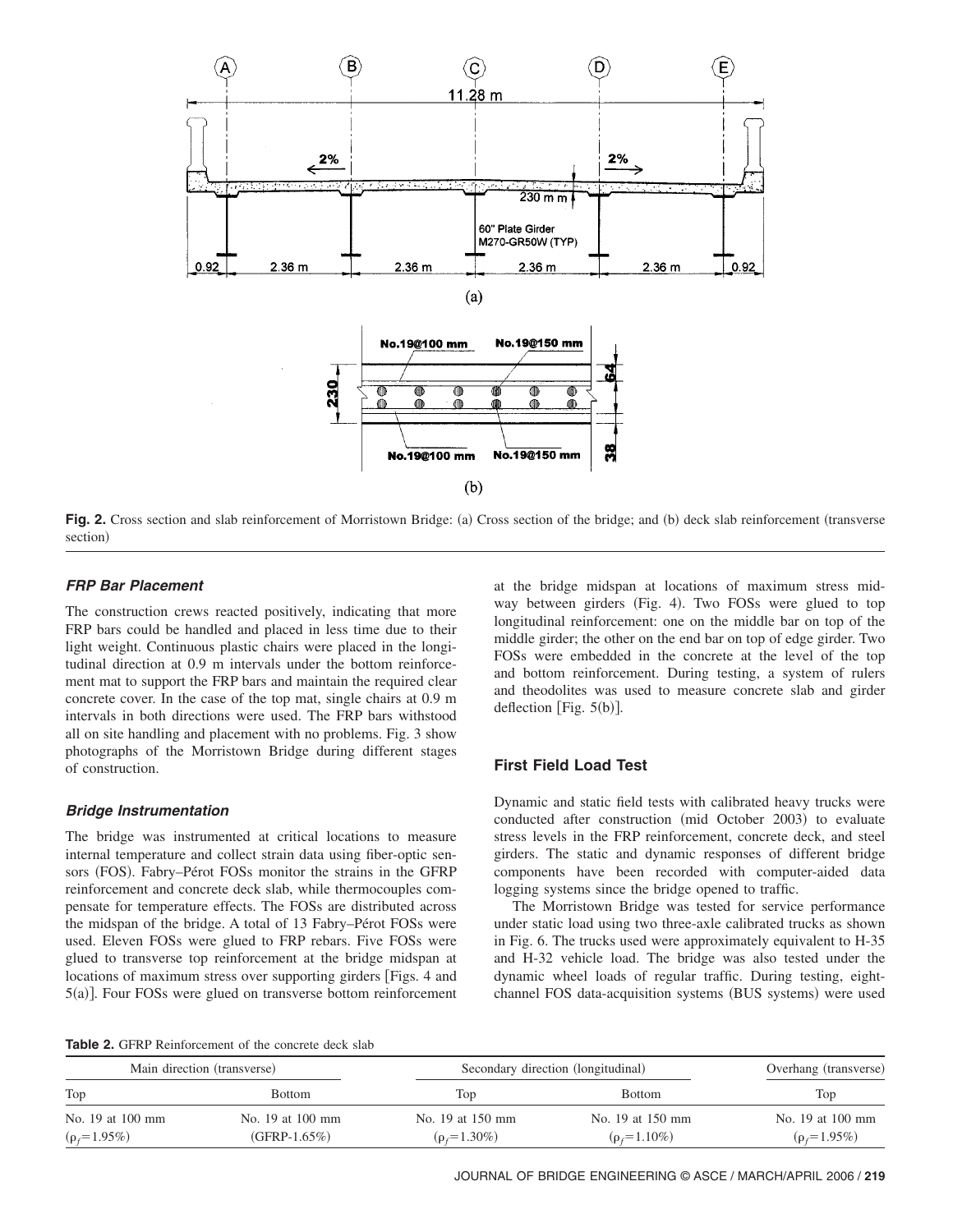

**Fig. 3.** Construction of Morristown Bridge: (a) FRP reinforcement for the deck slab; (b) bridge deck during casting; and  $(c)$  completed bridge

to collect FOS readings. This BUS system was adjusted to collect data at rates of 10 and 500 readings/s during static and dynamic testing, respectively. After testing, a 32-channel FOS dataacquisition system (DMI-32), capable of collecting data at a rate of 10 readings/s, was permanently installed under the bridge for long-term remote monitoring. The slab temperature during testing

was 11.5 and 12.5°C at bottom and top, respectively, at the time of static testing.

Four paths (two in each traffic direction, labeled: A, B, C, and D) were marked on the bridge as shown in Fig. 7. Seven stations (stops) at intervals of 7.32 m were also marked along each path to give critical loading cases and influence lines at the instrumented section of the bridge (midspan). The test was carried out using a single truck (Number 1) over the four paths and both trucks simultaneously over two paths (Figs. 7 and 8). A total of 35 readings  $(7 \text{ stations} \times 5 \text{ paths})$  were recorded for each gauge and deflection ruler. Readings were recorded at each truck station when the truck's second axle (first rear axle) was directly over the station.

# **Test Results**

# **Strains in GFRP Reinforcement**

Figs. 9 and 10 show maximum measured tensile strains in the FRP transverse rebars recorded at Gauges B4, T4, B2, and T3 according to truck position along the bridge. The 21.9 value on the horizontal axes represents the location (midspan) of the FOS gauges. The strain values depend on loading, namely, truck position and path. Therefore, for each graph line, the truck path that gives the maximum strain readings is presented. As a result of the truck paths, the single truck was expected to produce maximum strain in the bottom FRP bars and the two trucks together were expected to produce maximum strain in the top FRP bars. For a single truck (Path D), the maximum measured strains in the bottom and top FRP bars were  $31$  and  $4$   $\mu$ strains, respectively (Fig. 9). In the case of two trucks (Path B-C), the maximum measured strains in the bottom and top FRP bars (readings from the same gauges as in Path D) were 4 and 8  $\mu$ strains, respectively (Fig. 10), as predicted. These maximum measured strain values in FRP bars are less than 0.19% of the material's ultimate strain capacity (Table 1). It is worth mentioning here that according to *ACI 440.1R-03* (ACI 2003), the allowable stress (strain) limit for GFRP-reinforced concrete structures exposed to earth and weather, and subjected to fatigue regimes is 14.0% of the material's ultimate stress (strain) capacity.

Dynamic loading produced by regular traffic yielded maximum strain values in FRP reinforcement that were similar to the static tests. Fig. 11 shows the maximum measured strains on the bottom transverse reinforcement caused by a heavy truck crossing the bridge.

## **Strains in Concrete**

The concrete tensile strains can be calculated from the tensile strains measured in the transverse FRP bars. The values of tensile strains at the top (Truck Path B-C at Gauge T3) and bottom (Truck Path D at Gauge B4) surfaces of the concrete slab reached a maximum of  $18$  and  $45$   $\mu$ strains, respectively. These values were calculated using simple bending theory and considering top and bottom concrete covers of 64 and 38 mm, respectively. The strain values at the concrete surface of the deck slab are well below the cracking strain of concrete,  $\varepsilon_{cr} = 112 \text{ }\mu\text{strain}$  (for  $f'_c$ =27 MPa and  $E_c$ =25 GPa). After testing, the bridge, which was in service for approximately 13 months before testing, was visually inspected for the development or the opening of cracks.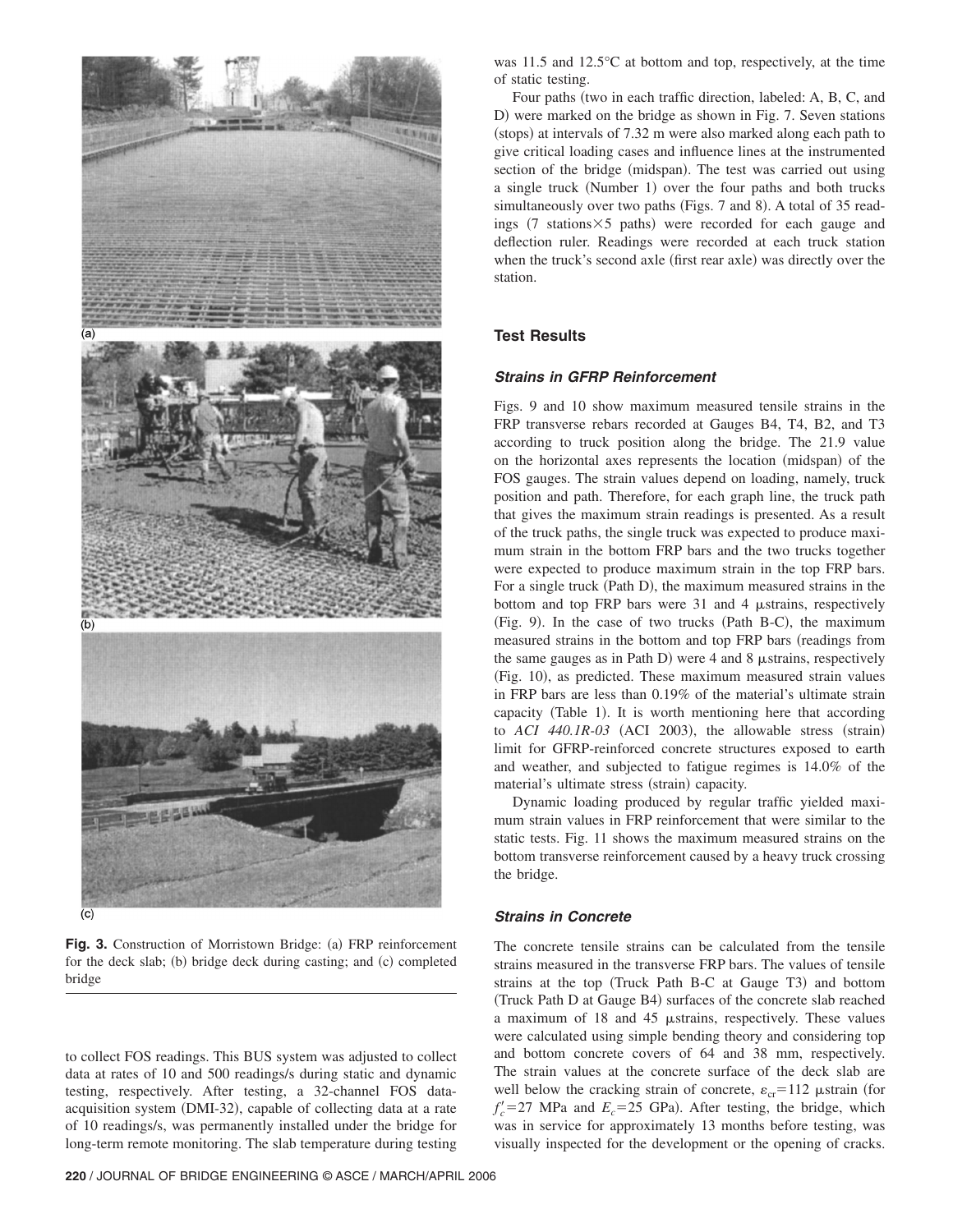

**Fig. 4.** Schematic drawing for distribution of FOS for strain monitoring: (a) Section elevation; and (b) plan view

No cracks were observed either on the bottom or on the top (the bridge has no insulation or pavement) of the concrete deck slab, which is in agreement with the measured tensile strains in concrete.

It should be noted that the design service wheel load,  $P_{\text{design}}$ , which equals 114.4 kN  $(88.0 \times$ dynamic factor of 1.3) is greater than the maximum wheel load of the trucks used in the field test, *P*<sub>test</sub>, which equals 61.5 kN by approximately 1.86 times. However, if the values of the measured strains from field testing are extrapolated (multiplied by  $1.86$ ) the resulting values of tensile strains will be on the order of 58 and 84  $\mu$ strain in GFRP bars and concrete, respectively. Therefore, the maximum resulting tensile stresses due to the application of the design wheel load are 2.32 and 2.10 MPa in GFRP bars and concrete, respectively, which are much less than the expected stresses using the flexural design method  $(64.76 \text{ MPa}$  in GFRP bars and more than the tensile strength of concrete—see the Appendix).

These very small strains, both in GFRP bars and in concrete, compared to the expected values according to the flexural design moments suggest that the behavior of the deck slab under concentrated wheel loads is different from what is assumed in design. These results are in good agreement with the previous research work (Hewitt and Batchelor 1975; Fang et al. 1990; Kuang and Morely 1992), which concluded that in bridge decks, the wheel loads are transferred to the supporting girders through arching action and ultimately, which is unlikely to occur in the field, the failure mode would be by punching shear at loads six to seven times the design service wheel loads.

It is now well established that live load strains in the reinforcement of concrete deck slabs keep changing until the slab has developed a stable system of cracks (Bakht and Lam 2000). After the slab has developed a stable system of cracks, it is expected to see higher live load tensile strains in the bottom transverse FRP bars.

#### **Deflection Measurements**

During static tests, deflection of the concrete slabs and steel girders was measured with a theodolite and a system of rulers installed at the bridge midspan [Fig.  $5(b)$ ]. As shown in Fig. 12, the single truck following Path D (over edge Girder E) produced the peak deflection in Girder E of 7.0 mm  $(L/6270)$ . The peak deflection with the two calibrated trucks traveling simultaneously along Path B-C was  $8.0$  mm  $(L/5490)$  in Girder B, as shown in Fig. 12.

The deflection of the concrete deck slab was calculated by subtracting the measured value at the slab position from the average of the values measured on the two steel girders adjacent to this position. These maximum recorded values were less than 2 mm (S/1180) and were obtained with one truck traveling the path immediately above the slab position of interest.

Fig. 13 shows the maximum measured deflection of the steel girders at the bridge midspan due to trucks located at midspan in different paths. Note that the truck loading is not evenly distributed on the steel girders. The girder closest to the truck path deforms more than those further away. This was more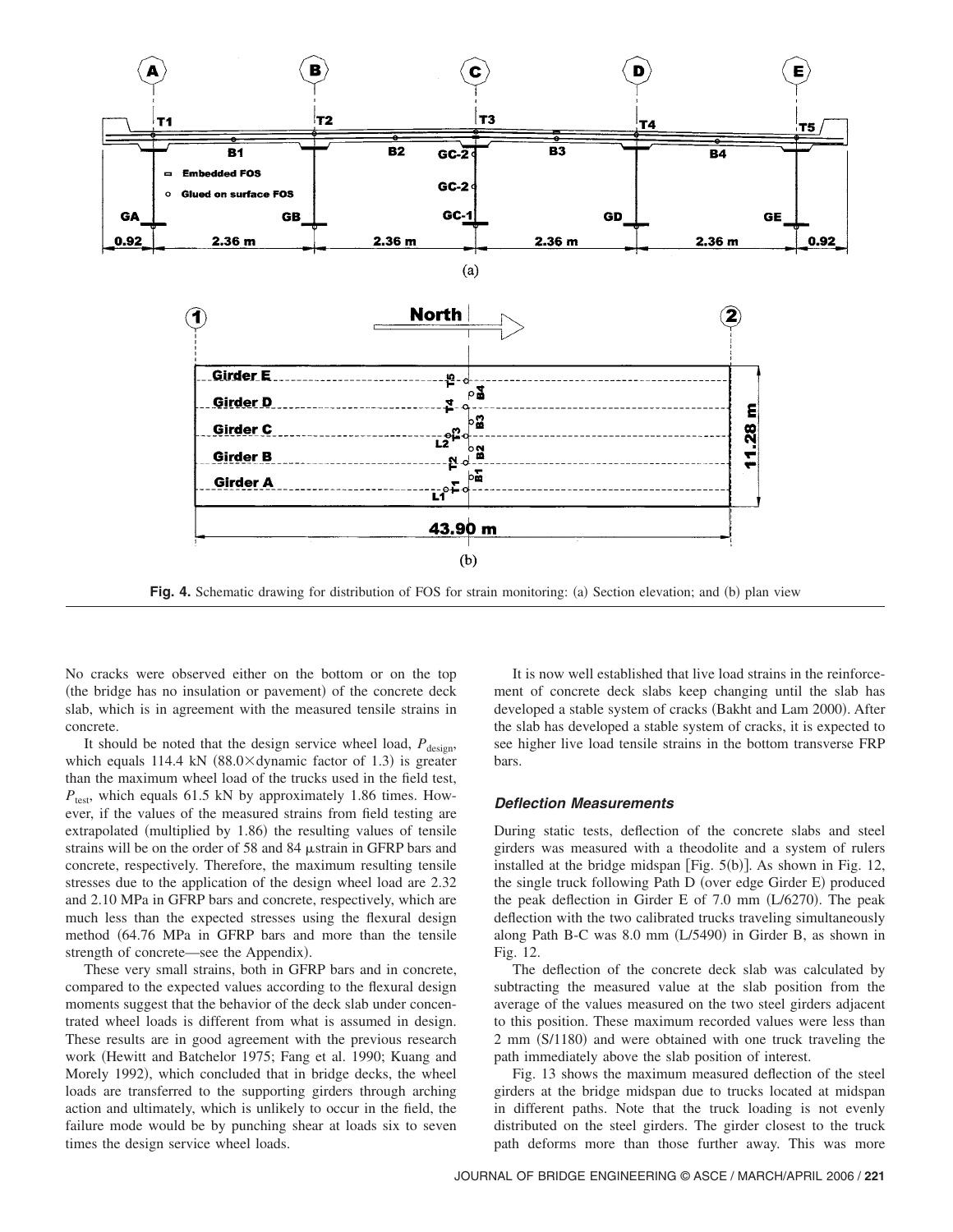

**Fig. 5.** Instrumentation of Morristown Bridge: (a) Fiber-optic sensors on glass FRP bars; and (b) rulers installed on steel girders to measure deflection





**Fig. 7.** Paths of trucks during field testing

obvious when the truck traveled over or near the edge girder. For Load Paths B and C, the two intermediate girders directly beneath the truck carry 55–60% of the total load, while the remaining three girders carry 40–45%. These values are 75–80% and 20–25% when the trucks passed over the edge girder (Load Paths A and D).

# **Live-Load Distribution Factors**

Many techniques are available to determine transverse live-load distribution or girder distribution factors (DFs). Zokaie et al. (1991) grouped analytical techniques into three different levels of analysis from detailed modeling to simplified equations. Field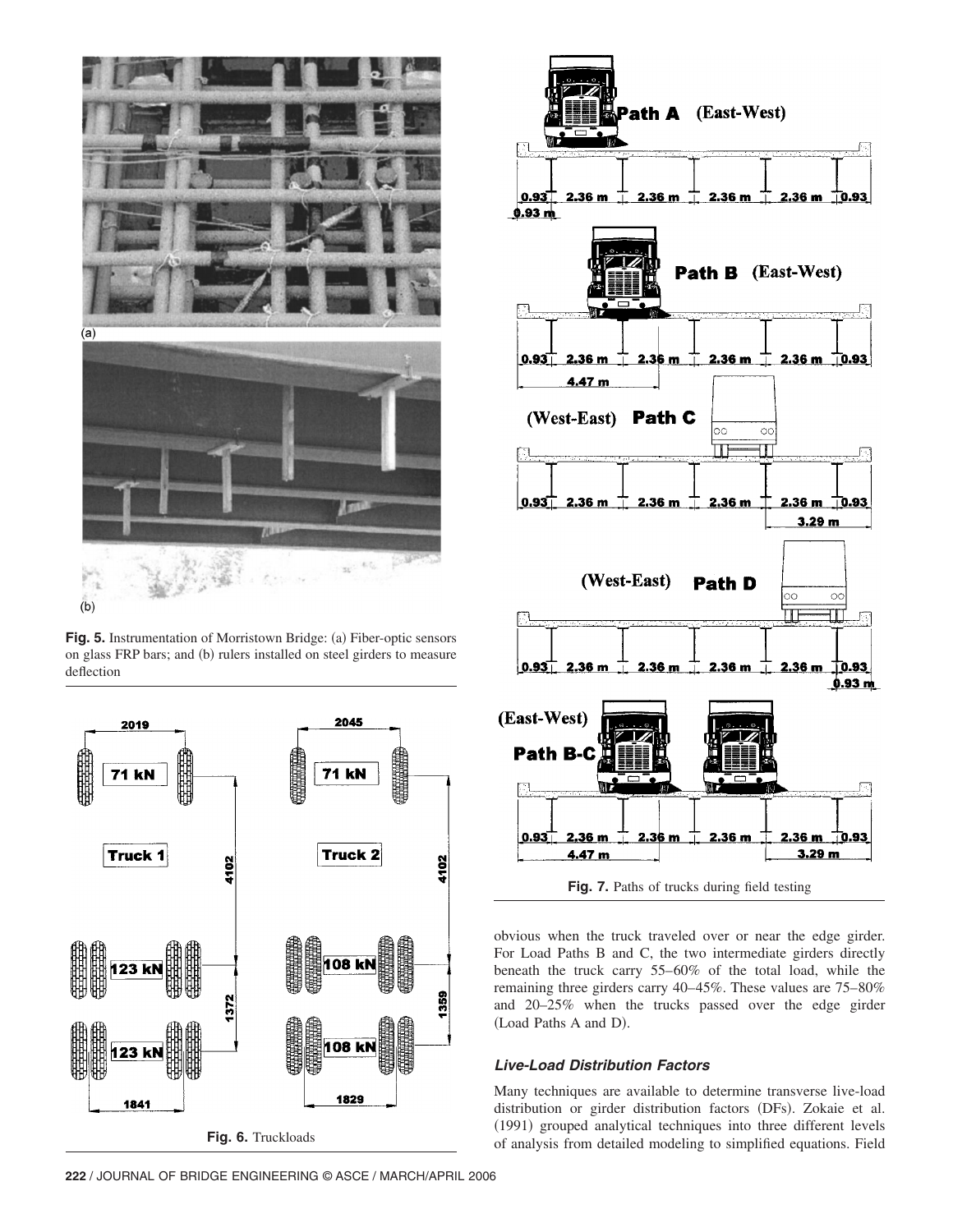

**Fig. 8.** Field testing of Morristown Bridge

testing can also provide information on live-load DFs for a given bridge type and geometry (Kim and Nowak 1997; Barr et al. 2001; Eom and Nowak 2001; Schwarz and Laman 2001). The DFs can be determined from field measurements using the following equation:

$$
DF_i = \delta_i / \sum \delta_i \tag{1}
$$

where  $\delta_i$ =maximum static deflection in the *i*th girder.

The deflection measurements shown in Fig. 13 are used to determine the live-load distribution factors according to Eq.  $(1)$ . AASHTO *LRFD Bridge Design Specifications* (AASHTO 1994) provide live-load distribution factors that can be compared to the measured DFs.

The exterior Girder A deflected 7 mm under Truck Path A  $(Fig. 13)$ . The total deflection of all of the girders was 17 mm for a live-load DF of about  $7/17$  or 0.41. The AASHTO  $(1994)$ live-load distribution factors are 0.61 using the Lever rule and



**Fig. 9.** Maximum tensile strains in FRP bars under wheel loads of one truck (Path D)



**Fig. 10.** Maximum tensile strains in FRP bars under wheel loads of two trucks

0.52 with rigid cross-section rotation. These factors are based on load and bridge geometry, and exclude the 1.2 multiple presence factor (AASHTO LRFD Article 4.6.2.2.2d).

The interior Girder B deflected 6 mm under Truck Path B (Fig. 13). The total deflection of all of the girders was 19 mm for a live-load distribution factor of about 6/19 or 0.32. The AASHTO live-load distribution factor is 0.39. The live-load distribution factor depends on girder spacing and span length, and includes the 1.2 multiple presence factor. Removing the multiple presence factor yields a live-load distribution factor of 0.32 (AASHTO LRFD Article 4.6.2.2.2b).

#### **Costs of FRP-Reinforced Bridge Deck**

The costs related to using new materials such as GFRP bars stands out as a very important issue. In 2002, the Vermont Agency of Transportation (VTrans) conducted a comparative cost analysis of GFRP and epoxy-coated steel reinforcement for the Morristown Bridge. The results of this analysis revealed



**Fig. 11.** Maximum tensile strains in bottom FRP bars under dynamic service load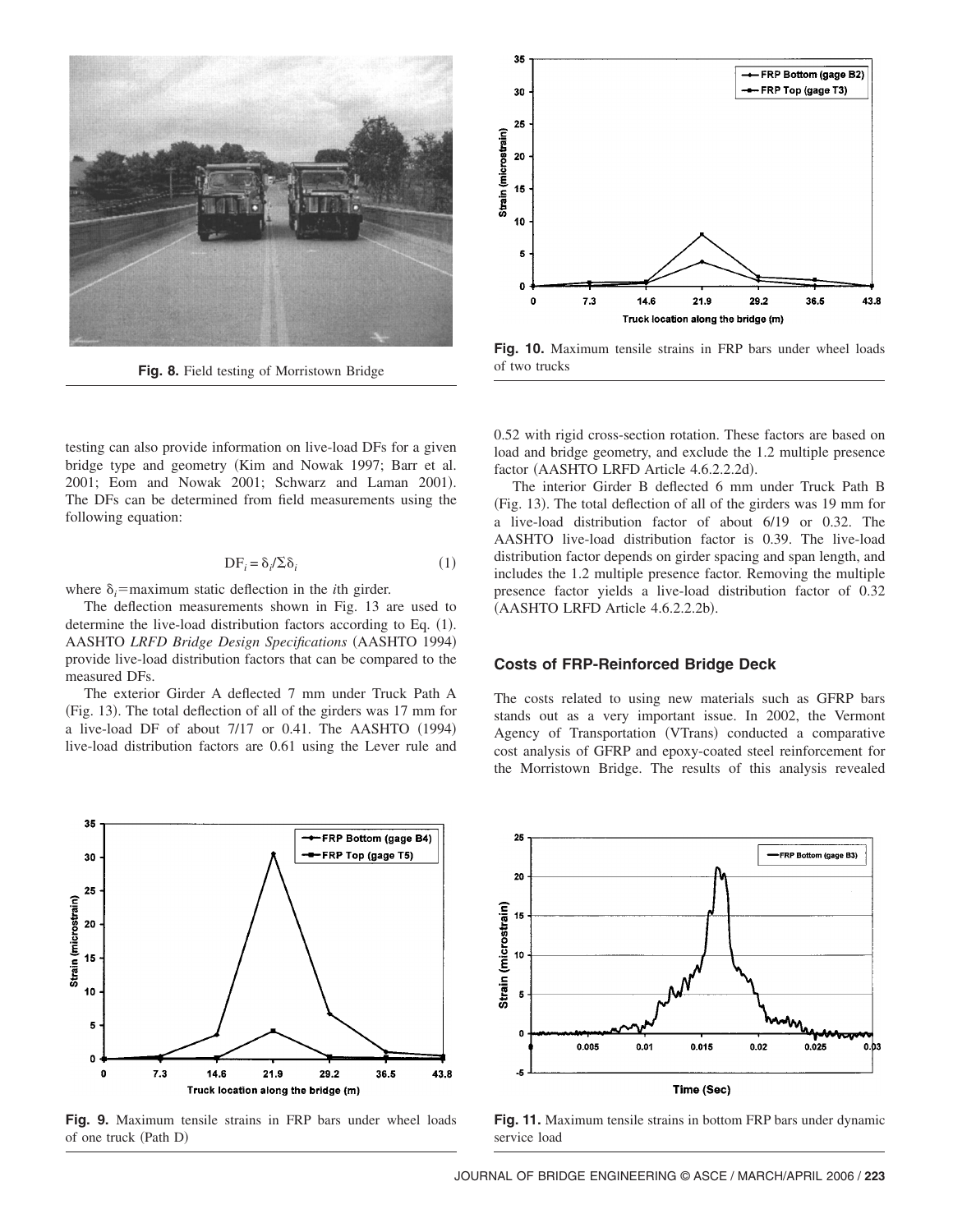

**Fig. 12.** Deflection of Steel Girders B and E versus truck location

that using GFRP bars will cost \$50,000 (United States) more compared to epoxy-coated steel. When reinforcement costs are viewed as a percentage of total bridge cost [\$1.40 million (United States)], the actual increase in overall bridge cost with GFRP reinforcement is only 3.57%. Although the increase of the cost was paid through the IBRC (USDOT 2002) program, VTrans engineers expressed satisfaction with the cost increase, stating that the savings in periodic maintenance and repairs over steel reinforced deck slabs more than offset the initial higher cost of GFRP reinforcement.

# **Conclusions**

This paper presented the design, construction details, and test results for the GFRP-reinforced concrete deck of the Morristown Bridge on Route 100 (Vermont, United States). Based on the construction details and the results of the first field loading test, the following conclusions can be drawn:

- 1. The FRP bars withstood normal on site handling and placement with no problems. In addition, their light weight made them easy to carry and easier to place.
- 2. As tested, the maximum tensile strains in the GFRP bars were  $8$  and  $31$   $\mu$ strains, at the top and bottom, respectively. These values represent less than 0.19% of the ultimate strain of the GFRP and suggest that the AASHTO flexural design method overestimates the calculated design moments (service and ultimate).
- 3. Maximum tensile strain values in the concrete were very small  $(18-45 \mu strains)$  as the truck moved over the gauge. These values are well below cracking strain for concrete, which is about  $112\mu$ strains for 27 MPa normal-weight concrete  $(E_c = 25 \text{ GPa})$ .
- 4. Deck and slab deflections were well below the AASHTO allowable limits. The maximum measured deflection for the steel girders and concrete slabs never exceeded L/5490  $(8 \text{ mm})$  and S/1180  $(2 \text{ mm})$ , respectively, throughout testing.
- 5. The small measured strains either in GFRP bars or in concrete compared to the expected values according to the flexural design moments suggest that the behavior of the deck slab under concentrated wheel loads is arching action between girders and ultimately, which is unlikely to occur in the field, the failure mode would be by punching shear.



Fig. 13. Maximum measured deflection of steel girders (truck at midspan)

6. The measured girder DFs are in good agreement with liveload distribution factors provided by the AASHTO *LRFD Bridge Design Specifications* (AASHTO 2000).

The construction of Morristown Bridge along with previous field applications (El-Salakawy and Benmokrane 2003; El-Salakawy et al. 2003b) involving bridges of different types and subjected to a variety of environments and service conditions contribute significantly to establishing an optimum design for concrete deck slabs reinforced with noncorrosive FRP bars. Furthermore, the long-term monitoring of strains and temperature using fiber-optic sensors will generate valuable data, which will allow direct comparison with steel reinforcement under actual service conditions. Monitoring and field load tests also provide the ability to collect information about the long-term durability and serviceability performance of FRP concrete bridge decks subjected to real environmental and traffic conditions. In addition, core samples will be extracted periodically from the deck slabs to evaluate the amount of deterioration to the FRP bars and concrete, if any. These field investigations are crucial for proving the durability of innovative structural materials such as GFRP bars.

## **Acknowledgments**

The writers wish to extend special thanks to the following organizations and individuals for their contribution to this project: Pultrall Inc., Division of ADS Composites Group (Thetford Mines, Quebec): supplier of the composite FRP reinforcing bars; Roctest Ltd. (St. Lambert, Quebec): Marco Quirion, supplier of the fiber-optic sensors and data-acquisition system; the Natural Science and Engineering Research Council of Canada (NSERC) (Ottawa, Ontario): partial funding; ISIS-Canada (Network of Centres of Excellence) (Winnipeg, Manitoba): partial funding); Department of Civil Engineering, University of Sherbrooke (Sherbrooke, Quebec); and the Vermont Agency of Transportation: District 6 personnel for field support.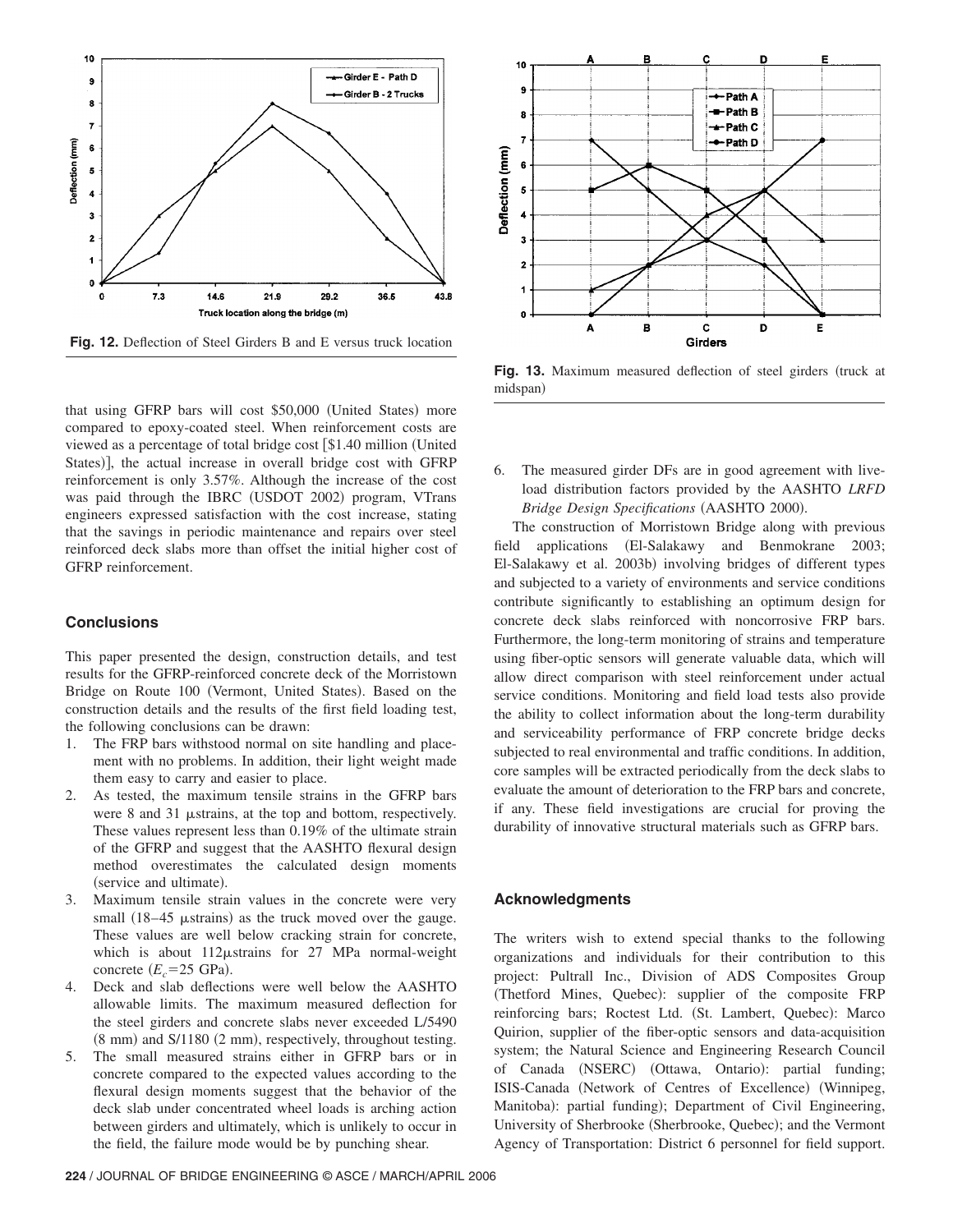**Table 3.** Material Properties of Concrete Deck Slab

| <b>GFRP</b><br>bar size | $d_h$<br>(mm) | $A_f$<br>$\rm (mm^2)$ | $J_{u, \text{ave}}$<br>(MPa) | J fu<br>(guaranteed)<br>(MPa) | $E_f$<br>(GPa) |
|-------------------------|---------------|-----------------------|------------------------------|-------------------------------|----------------|
| 16                      | 15.91         | 198.0                 | $630 \pm 27$                 | 549.0                         | 42             |
| 19                      | 18.72         | 275.0                 | $597 \pm 24$                 | 525.0                         | 40             |

# **Appendix. Design Calculations of Morristown Bridge Deck Slab**

# **Geometrical Data**

- Integral abutment with one span of 43.90 m;
- Two cross-diaphragms spaced at 14.63 m;
- Five steel girders (60 in. Plate Girder M270-GR50W) with a flange width of 0.48 m;
- Span of deck slab 2.36 m;
- Overhang of (used as sidewalk) 0.92 m;
- Slab thickness 230 mm;
- Top clear concrete cover 64 mm; and
- Bottom clear concrete cover 38 mm.

# **Design Moments Calculated According to AASHTO (2000)**

#### **Deck Slab between Girders**

- $M_v = 51.74 \text{ kN m/m}$ ; and
- $M_s = 25.93$  kN m/m.

## **Deck Slab at Overhang**

- $M_{u} = 28.43 \text{ kN m/m}$ ; and
- $M_s = 21.80 \text{ kN m/m}.$

For serviceability limit state (calculations of crack width and deflection), the design of the concrete deck slab (Table 3) will be made based on maximum crack width of 0.5 mm. To calculate crack width or deflection the equations given in *ACI-440.1R-03* design guidelines, when applicable, will be used.

Balanced reinforcement ratio  $(ACI-440.1R-03)$ 

$$
\rho_{fb} = 0.85 \beta_1 \frac{f_c'}{f_{fu}} \frac{E_f \varepsilon_{cu}}{E_f \varepsilon_{cu} + f_{fu}}
$$

$$
\beta_1 = 0.85 \quad (f_c = 27 \text{ MPa})
$$

$$
\rho_{fb} = 0.85 \frac{27}{525} (0.85) \frac{(40,000)(0.003)}{(40,000)(0.003) + 525} = 0.691\%
$$

## **Deck Slab between Girders (Fig. 14)**

- Top surface  $(M_s= 25.93 \text{ kN m})$ , clear concrete cover=64 mm);
- Serviceability limit state; and
- Try GFRP bars No. 19 at 100 mm Effective depth: *d*=230−64−18.8/2=156.6 mm  $p_f = 275/(100 \times 156.6) = 1.76\%$   $\ge$   $p_{fb} = 0.691\%$ (the section is over-reinforced).

#### **Cracking**

$$
n_f = \frac{E_f}{E_c} = \frac{40,000}{25,000} = 1.6
$$

$$
k = \sqrt{2\rho_f n_f + (\rho_f n_f)^2} - \rho_f n_f = 0.211
$$

$$
f_f = \frac{M_s}{A_f d \left(1 - \frac{k}{3}\right)} = \frac{25.93}{10 \times 0.000275(0.1566) \left(1 - \frac{0.211}{3}\right)}
$$
  
= 64.76 MPa

$$
d_c = (h - d) = 230 - 156.6 = 73.4
$$
 mm

For design purposes, the maximum clear concrete cover is 50 mm

$$
d_c = 50 + 18.8/2 = 59.4
$$
 mm

$$
A = \frac{2d_c b}{\text{number of bars}} = \frac{2(59.4)(1,000)}{10} = 11,880 \text{ mm}^2
$$

$$
\beta = \frac{h - kd}{d - kd} = \frac{0.230 - 0.211(0.1566)}{0.1566 - 0.211(0.1566)} = 1.59 \text{ and } k_b = 1.0
$$

$$
w = \frac{2.2}{E_f} \beta k_b f_f \sqrt[3]{d_c A} = \frac{2.2}{40 \times 10^3} (1.59)(1.0)(64.76) \sqrt[3]{(59.4)(11,880)}
$$

$$
w = 0.504
$$
 mm  $\sim 0.50$  mm OK

# **Ultimate Limit State**

$$
M_u = 51.74
$$
 kN m (top and bottom moment)

$$
f_f = \left[ \sqrt{\frac{(E_f \varepsilon_{cu})^2}{4} + \frac{0.85 \beta_1 f_c'}{\rho_f} E_f \varepsilon_{cu}} - 0.5 E_f \varepsilon_{cu} \right]
$$

 $\times$ (for over-reinforced section)

$$
f_f = \sqrt{\frac{(40 \times 10^3 \times 0.003)^2}{4} + \frac{0.85 \times 0.85 \times 27}{0.0176}} (40 \times 10^3)(0.003) - 0.5(40 \times 10^3)(0.003) = 309.6 \text{ MPa}
$$

$$
M_n = \rho_f f_f \left( 1 - 0.59 \frac{\rho_f f_f}{f_c'} \right) b d^2 = 117.71 \text{ kN m}
$$

Strength reduction factor,  $\phi = 0.7$  (over-reinforced section)

$$
\phi M_n = 82.40 \text{ kN m} > 51.74 \text{ kN m} \quad \text{OK}
$$

**Check for Creep Rupture** Unfactored sustained moment,

 $M_{\text{SUS}} = M_d + 0.2M_l = 4.61 + 0.2 \times 21.32 = 8.87 \text{ kN m}$ 

JOURNAL OF BRIDGE ENGINEERING © ASCE / MARCH/APRIL 2006 / **225**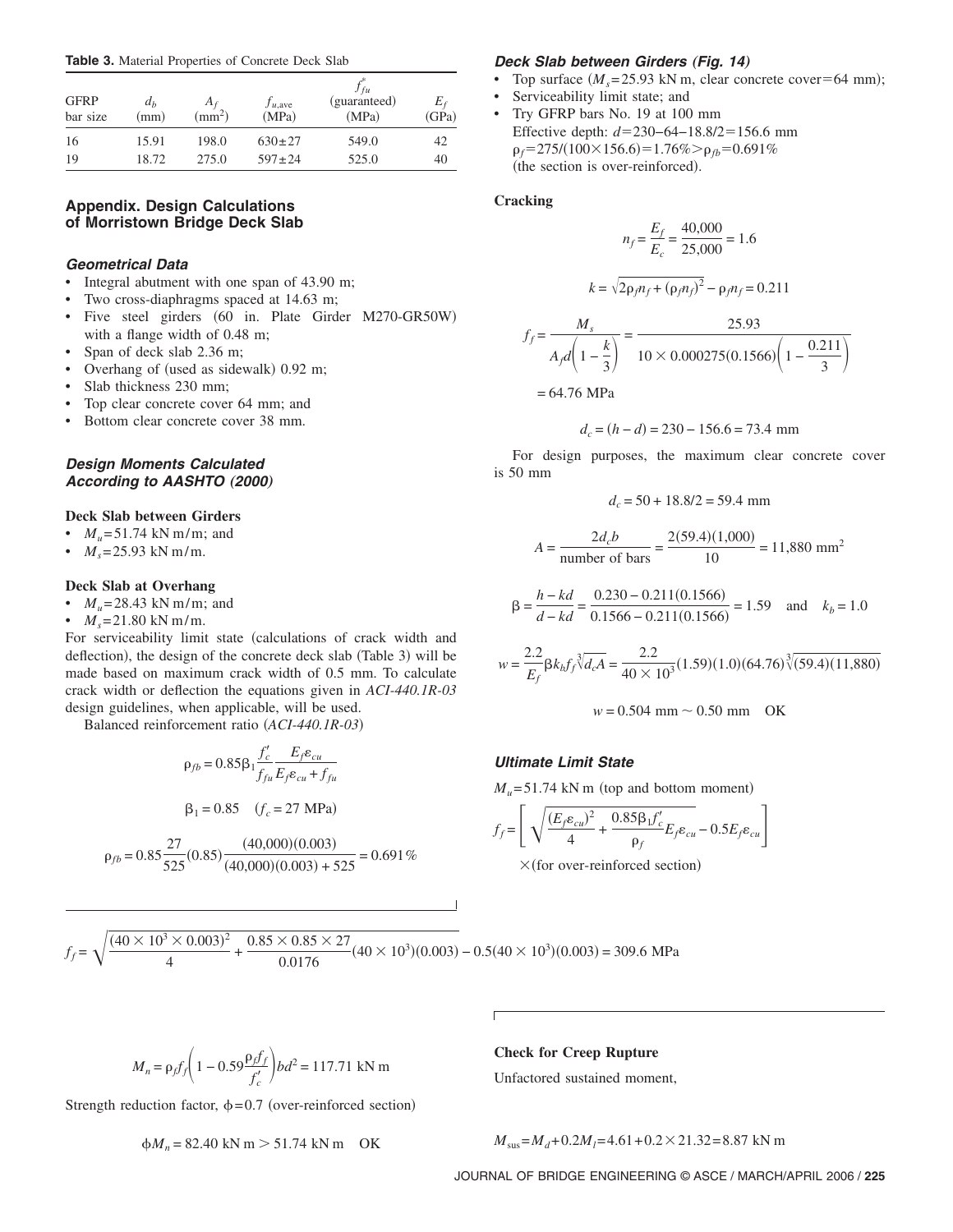

$$
f_f = \frac{M_{\text{sus}}}{A_f d \left(1 - \frac{k}{3}\right)} = \frac{8.87}{10 \times 0.000275(0.1566) \left(1 - \frac{0.211}{3}\right)}
$$
  
= 22.16 MPa

 $22.16 \text{ MPa} \leq 0.2 \times 0.70 \times 525 = 73.5 \text{ MPa}$  OK

- Bottom surface  $(M_s= 25.93 \text{ kN m})$ , clear concrete cover  $= 38$  mm;
- Serviceability limit state;
- Try GFRP bars No.  $16$  at  $100$  mm (Fig.  $15$ );
- Effective depth: *d*=230−38−15.9/2=184.05 mm; and
- $\rho_f$ =198/(100×184.05)=1.076%> $\rho_{fb}$ =0.886% (the section is over-reinforced).

#### **Cracking**

$$
n_f = \frac{E_f}{E_c} = \frac{42,000}{25,000} = 1.68
$$
  

$$
k = \sqrt{2\rho_f n_f + (\rho_f n_f)^2} - \rho_f n_f = 0.172
$$
  

$$
f_f = \frac{M_{\text{ser}}}{A_f d \left(1 - \frac{k}{3}\right)} = \frac{25.93}{198 \times 10^{-6} \times (0.18405) \left(1 - \frac{0.172}{3}\right)}
$$
  
= 75.48 MPa



$$
d_c = (h - d) = 230 - 184.05 = 45.95
$$
 mm

$$
A = \frac{2d_c b}{\text{number of bars}} = \frac{2(45.95)(1,000)}{10} = 9,190 \text{ mm}^2
$$

$$
\beta = \frac{h - kd}{d - kd} = \frac{0.23000 - 0.197(0.18405)}{0.18405 - 0.197(0.18405)} = 1.3 \text{ and } k_b = 1.0
$$

$$
w = \frac{2.2}{E_f} \beta k_b f_f \sqrt[3]{d_c A} = \frac{2.2}{42 \times 10^3} (1.3)(1.0)(75.48) \sqrt[3]{(45.95)(9,190)}
$$

$$
w = 0.385
$$
 mm  $\leq 0.50$  mm  $\quad$  OK

## **Ultimate Limit State**

 $M_u = 51.74$  kN m (top and bottom moment)

$$
f_f = \left[ \sqrt{\frac{(E_f \varepsilon_{cu})^2}{4} + \frac{0.85 \beta_1 f_c'}{\rho_f}} E_f \varepsilon_{cu} - 0.5 E_f \varepsilon_{cu} \right]
$$

 $\times$ (for over-reinforced section)

$$
f_f = \sqrt{\frac{(42 \times 10^3 \times 0.003)^2}{4} + \frac{0.85 \times 0.85 \times 27}{0.0107} (42 \times 10^3)(0.003)} - 0.5(42 \times 10^3)(0.003) = 420.40 \text{ MPa}
$$

$$
M_n = \rho_f f_f \left( 1 - 0.59 \frac{\rho_f f_f}{f_c'} \right) b d^2 = 137.39 \text{ kN m}
$$

Strength reduction factor,  $\phi = 0.7$  (over-reinforced section)

$$
\phi M_n = 96.17 \text{ kN m} > 51.74 \text{ kN m} \quad \text{OK}
$$

## **Check for Creep Rupture**

Unfactored sustained moment,  $M<sub>sus</sub> = M<sub>d</sub> + 0.2M<sub>l</sub> = 4.61 + 0.2 \times 21.32 = 8.87$  kN m

$$
f_f = \frac{M_{\text{sus}}}{A_f d \left(1 - \frac{k}{3}\right)} = \frac{8.87}{10 \times 0.000198(0.18405) \left(1 - \frac{0.172}{3}\right)}
$$

 $= 25.82$  MPa

**226** / JOURNAL OF BRIDGE ENGINEERING © ASCE / MARCH/APRIL 2006

 $25.82 \text{ MPa} \leq 0.2 \times 0.70 \times 549 = 76.86 \text{ MPa}$  OK

#### **Deck Slab at Overhang**

• Serviceability limit state

 $M_s = 21.80$  kN m (top moment)

• Use the same top GFRP bars No. 19 at 100 mm Effective depth: *d*=230−38−18.8/2=182.6 mm  $p_f = 275/(100 \times 182.6) = 1.50\% > p_{fb} = 0.886\%$  (the section is over-reinforced)

## **Cracking**

$$
k = \sqrt{2\rho_f n_f + (\rho_f n_f)^2} - \rho_f n_f = 0.197
$$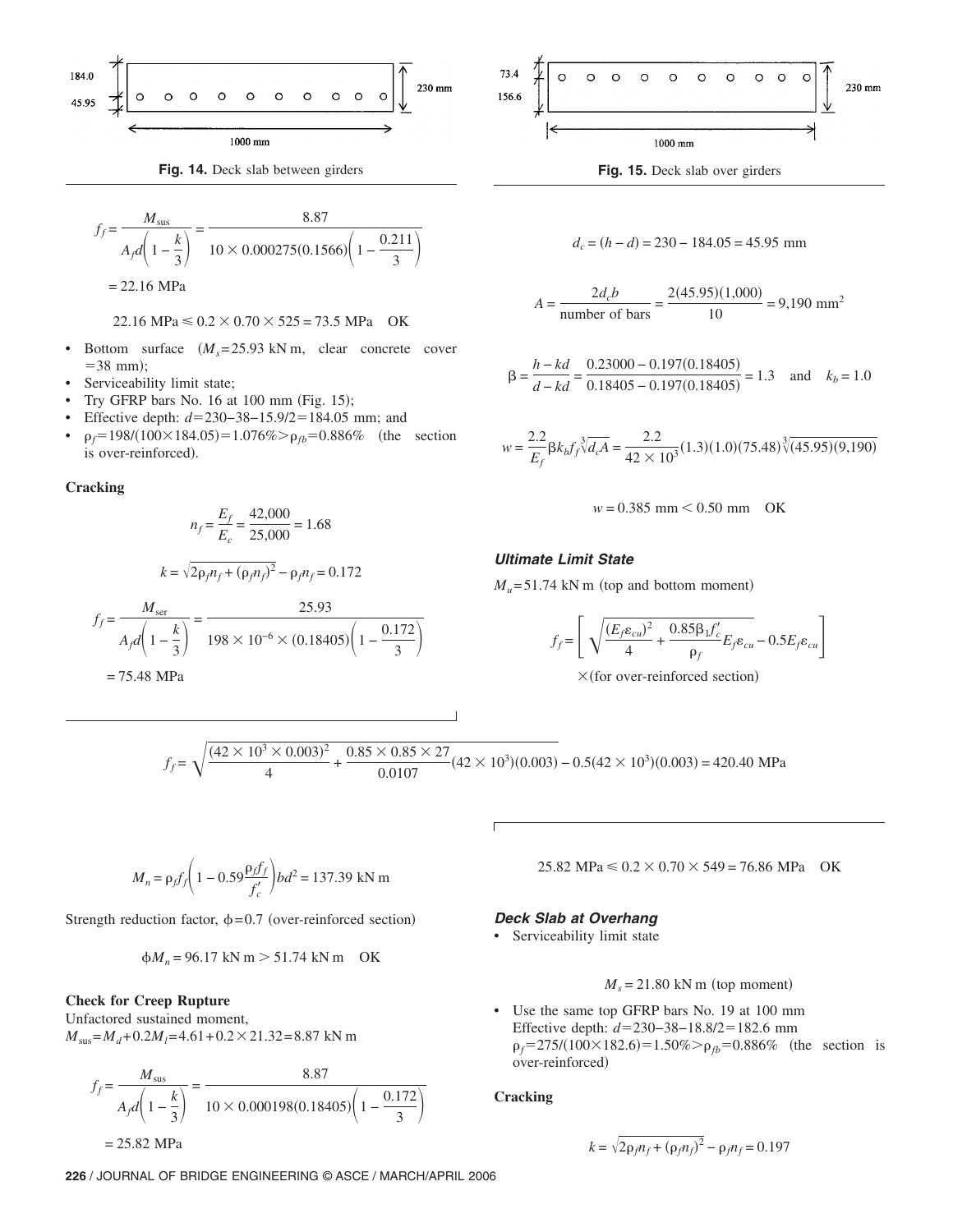$$
f_f = \frac{M_s}{A_f d \left(1 - \frac{k}{3}\right)} = \frac{21.80}{2,750 \times 10^{-6} \times (0.1826) \left(1 - \frac{0.197}{3}\right)}
$$

$$
= 46.46 \text{ MPa}
$$

$$
d_c = (h - d) = 230 - 182.6 = 47.4
$$
 mm

$$
A = \frac{2d_c b}{\text{Number of bars}} = \frac{2(47.4)(1,000)}{10} = 9,480 \text{ mm}^2
$$

$$
\beta = \frac{h - kd}{d - kd} = \frac{0.2300 - 0.197(0.1826)}{0.1826 - 0.197(0.1826)} = 1.32
$$
 and  $k_b = 1.0$ 

$$
w = \frac{2.2}{E_f} \beta k_b f_f \sqrt[3]{d_c A} = \frac{2.2}{40 \times 10^3} (1.32)(1.0)(46.46) \sqrt[3]{(47.4)(9,480)}
$$

 $w = 0.259$  mm  $< 0.50$  mm OK

## **Ultimate Limit State**

 $M_u$ = 28.43 kN m (top moment)

$$
f_f = \left[ \sqrt{\frac{(E_f \varepsilon_{cu})^2}{4} + \frac{0.85 \beta_1 f'_c}{\rho_f} E_f \varepsilon_{cu}} - 0.5 E_f \varepsilon_{cu} \right]
$$

 $\times$ (for over-reinforced section)

$$
f_f = \sqrt{\frac{(40 \times 10^3 \times 0.003)^2}{4} + \frac{0.85 \times 0.85 \times 27}{0.015} (40 \times 10^3)(0.003)} - 0.5(40 \times 10^3)(0.003) = 339.57 \text{ MPa}
$$

$$
M_n = \rho_f f_f \left( 1 - 0.59 \frac{\rho_f f_f}{f_c} \right) b d^2 = 150.93 \text{ kN m}
$$

Strength reduction factor,  $\phi = 0.7$  (over-reinforced section)

$$
\phi M_n = 105.65 \text{ kN m} > 28.43 \text{ kN m} \quad \text{OK}
$$

## **Check for Creep Rupture**

Unfactored sustained moment,  $M<sub>sus</sub> = M<sub>d</sub> + 0.2M<sub>l</sub> = 4.39 + 0.2 \times 17.40 = 7.87$  kN m

$$
f_f = \frac{M_{\text{sus}}}{A_f d \left(1 - \frac{k}{3}\right)} = \frac{7.87}{10 \times 0.000275(0.1826) \left(1 - \frac{0.197}{3}\right)}
$$
  
= 16.78 MPa

 $16.78 \text{ MPa} \leq 0.2 \times 0.70 \times 525 = 73.5 \text{ MPa}$  OK

## **Notation**

*The following symbols are used in this paper:*

- $A =$  effective tension area of concrete surrounding main tension reinforcement with its centroid coincides with reinforcement, divided by number of bars  $(mm<sup>2</sup>)$ ;
- $A_f$  = nominal cross-sectional area of FRP bars (mm<sup>2</sup>);
- $\dot{b}$  = width of slab strip considered for design (mm);
- $d =$  effective depth of tensile reinforcement (mm);
- $d_b$  = nominal diameter of bar (mm);
- $d_c$  = thickness of concrete cover measured from extreme tension fiber to center of longitudinal bar located closest thereto (mm);
- $E_c$  = modulus of elasticity of concrete (GPa);
- $E_f$  = modulus of elasticity of FRP bar (GPa);
- $f'_c$  = compressive strength of concrete (MPa);
- $f_f$  = stress in FRP reinforcement at specified loads, calculated by elastic cracked section theory  $(MPa)$ ;
- $f_{fu}$  = design tensile strength of FRP reinforcing bars considering reduction for service environment (MPa);
- $f_{f\mu}^*$  = guaranteed tensile strength of FRP reinforcing bars, defined as mean tensile strength of sample of test specimens minus three times standard deviation (MPa);
- $f_{\mu,ave}$  = mean tensile strength of *f* a sample of test specimens  $(MPa);$ 
	- $h =$  overall height of slab cross section (mm);
	- $h_1$  = distance from centroid of tension reinforcement to neutral axis (mm);
	- $h_2$  = distance from extreme tension fiber to neutral axis  $\pmb{\pmod{}}$ :
	- $k =$  ratio of depth of neutral axis to reinforcement depth;
	- $k_b$  = bond-dependent coefficient;
	- $M_d$  = moment due to dead loads (kN m);
	- $M_1$  = moment due to live loads (kN m);
	- $M_n$  = nominal moment capacity (kN m);
	- $M<sub>s</sub>$  = moment at service condition (kN m);
	- $M_u$  = factored moment at section (kN m);
	- $m =$  number of bars;
	- $n_f$  = ratio of modulus of elasticity of FRP bars to modulus of elasticity of concrete;
	- $w = \text{crack width } (\text{mm});$
	- $\beta$  = ratio of distance from neutral axis to extreme tension fiber to distance from neutral axis to center of tensile reinforcement;
	- $\beta_1$  = factor taken as 0.85 for concrete strength  $f'_c$  up to and including 28 MPa. For strength above 28 MPa, this factor is reduced continuously at rate of 0.05 per each 7 MPa of strength in excess of 28 MPa, but is not taken less than 0.65;
	- $\varepsilon_{cu}$  = maximum usable compressive strain in concrete;
	- $\rho_f$  = actual FRP reinforcement ratio;
	- $\rho_{\text{th}}$  = FRP reinforcement ratio producing balanced strain conditions; and
	- $\phi$  = strength reduction factor.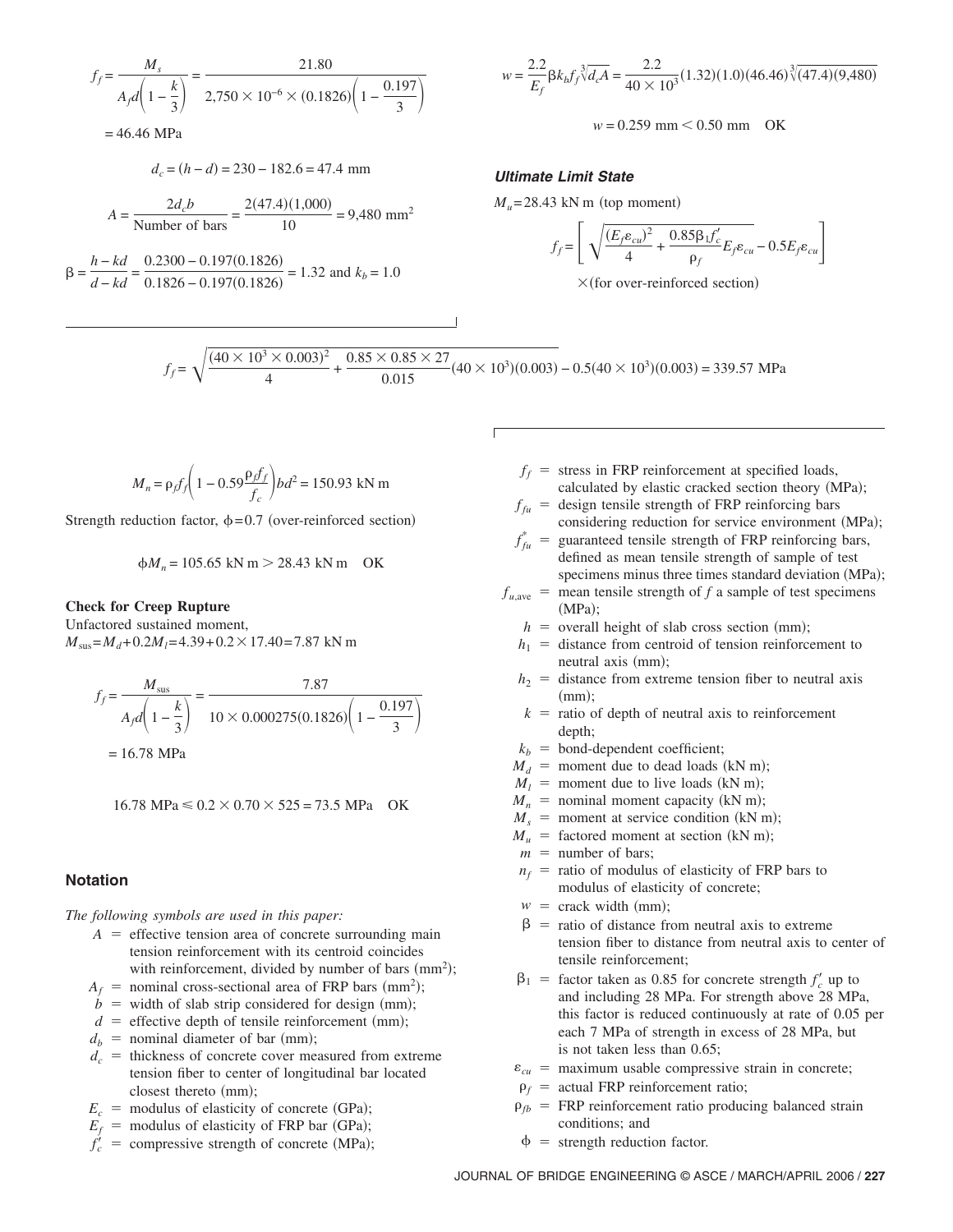## **References**

- American Association of State Highway and Transportation Officials (AASHTO). (1994). *LRFD bridge design specifications*, 1st Ed., AASHTO, Washington, D.C.
- American Association of State Highway and Transportation Officials (AASHTO). (2000). *Standard specifications for design of highway bridges*, AASHTO, Washington, D.C.
- American Concrete Institute (ACI). (2003). Guide for the design and *construction of concrete reinforced with FRP bars, ACI-440.1R-03*, ACI, Farmington Hills, Mich.
- Bakht, B., and Lam, C. (2000). "Behavior of transverse confining systems for steel-free deck slabs." *J. Bridge Eng.*, 5(2), 139–147.
- Barr, P. J., Eberhard, M. O., and Stanton, J. F. (2001). "Live-load distribution factors in prestressed concrete girder bridges." *J. Bridge Eng.*, 6(5), 298–306.
- Benmokrane, B., and El-Salakawy, E., eds. (2002). "Durability of fiber reinforced polymer (FRP) composites for construction." *Proc., 2nd Int. Conf.*, Montréal.
- Benmokrane, B., and Rahman, H., eds. (1998). "Durability of fiber reinforced polymer (FRP) composites for construction." *Proc., 1st Int. Conf.*, Sherbrooke, Que., Canada.
- Benmokrane, B., Rahman, H., Mukhopadhyaya, R., Masmoudi, R., Zhang, B., Lord, I., and Tadros, G. (2001a). "Fiber-optic sensors monitor FRP-reinforced bridge." ACI Int., 23(6), 33-38.
- Benmokrane, B., Ton-That, M. T., Laoubi, K., Robert, J. F., and Wang, P. (2001b). "Durability evaluation of glass FRP composites rods in concrete environment." *Proc., 3rd Int. Conf. on Concrete Under Severe Conditions: Environment and Loading*, Vancouver, Canada, Vol. 2, 1239–1246.
- Benmokrane, B., Wang, P., Ton-That, T. M., Rahman, H., and Robert, J.-F. (2002a). "Durability of GFRP reinforcing bars in concrete environment." *J. Compos. Constr.*, 6(3), 143-153.
- Benmokrane, B., Zhang, B., Laoubi, K., Tighiouart, B., and Lord, I. (2002b). "Mechanical and bond properties of new generation of carbon fiber reinforced polymer reinforcing bars for concrete structures." *Can. J. Civ. Eng., 29(2), 338-343.*
- Bradberry, T. E. (2001). "Concrete bridge decks reinforced with fiber reinforced polymer bars." *Transportation Research Record 1770*, Transportation Research Board, Washington, D.C., 94–104.
- Bradberry, T. E., and Wallace, S. (2003). "FRP reinforced concrete in Texas transportation—Past, present, future." *American Concrete Institute Special Publication, Field Applications of FRP Reinforcement: Case Studies*, *SP-215-1*, American Concrete Institute, Farmington Hills, Mich., 3–36.
- Canadian Standards Association International (CSA Int.). (2000). "Canadian highway bridge design code."*CAN/CSA*-*S6-00*, CSA Int., Rexdale, Toronto.
- Canadian Standards Association International (CSA Int.). (2002). "Design and construction of building components with fiber reinforced polymers."*CSA S806-02*, CSA Int., Rexdale, Toronto.
- El-Salakawy, E., and Benmokrane, B. (2003). "Design and testing of a highway concrete bridge deck reinforced with glass and carbon FRP bars." *American Concrete Institute Special Publication, Field Applications of FRP Reinforcement: Case Studies*, *SP-215-2*, American Concrete Institute, Farmington Hills, Mich., 37–54.
- El-Salakawy, E. F., and Benmokrane, B. (2004). "Serviceability of concrete bridge deck slabs reinforced with FRP composite bars." *ACI Struct. J.*, 101(5), 593-602.
- El-Salakawy, E. F., Benmokrane, B., Brière, F., Masmoudi, R., and Beaumier, E. (2003a). "Concrete bridge barriers reinforced with GFRP composite bars." *ACI Struct. J.*, 100(6), 815-824.
- El-Salakawy, E., Benmokrane, B., and Desgagné, G. (2003b). "FRP composite bars for the concrete deck slab of Wotton Bridge." *Can. J. Civ. Eng.*, 30(5), 861–870.
- Eom, J., and Novak, A. S. (2001). "Live load distribution for steel girder bridges." *J. Bridge Eng.*, 6(6), 489-497.

Fang, I. K., Worley, J., Burns, N. H., and Klingner, R. E. (1990).

- GangaRao, H. V. S., Thippesway, H. K., Kumar, S. V., and Franco, J. M. (1997). "Design, construction and monitoring of the first FRP reinforced concrete bridge deck in the United States." *Proc., 3rd Int. Symp. (FRPRCS 3) on Non-Metallic (FRP) Reinforcement for Concrete Structures*, Sapporo, Japan, Vol. 1, 647–656.
- Hassan, T., Rizkalla, S., Abdelrahman, A., and Tadros, G. (1999). "Design recommendations for bridge deck slabs reinforced by fiber reinforced polymers." *Proc., 4th Int. Symp. on Fiber Reinforced Polymers Reinforcement for Concrete Structures, FRPRCS-4, ACI-SP-188*, Baltimore, Md., 313–323.
- Hewitt, B. E., and Batchelor, B. (1975). "Punching shear strength of restrained slabs." *J. Struct. Div. ASCE*, 101(9), 1837–1853.
- Huckelbridge, A. A., and Eitel, A. K. (2003). "Preliminary performance observations for FRP reinforced concrete bridge deck." *American Concrete Institute Special Publication, Field Applications of FRP Reinforcement: Case Studies*, *SP-215-7*, American Concrete Institute, Farmington Hills, Mich., 121–138.
- Humar, J., and Razaqpur, G., eds. (2000). "Advanced composite materials in bridges and structures." *Proc., 3rd Int. Conf.*, Ottawa.
- Intelligent Sensing for Innovative Structures Canada (ISIS Canada). (2001). "Reinforcing concrete structures with fiber reinforced polymers."*ISIS*-*M03-01*, The Canadian Network of Centers of Excellence on Intelligent Sensing for Innovative Structures, Univ. of Winnipeg, Manitoba, Canada.
- Japan Concrete Institute. (1997). "Non-metallic (FRP) reinforcement for concrete structures." *Proc., 3rd Int. Symp. (FRPRCS-3)*, Sapporo, Japan, Vol. 1.
- Khanna, S., Mufti, A., and Bakht, B. (2000). "Experimental investigation of the role of reinforcement in the strength of concrete deck slabs." *Can. J. Civ. Eng.*, 27(5), 475–480.
- Kim, S., and Nowak, A. S. (1997). "Load distribution and impact factors for I-girder bridges." *J. Bridge Eng.*, 2(3), 97-104.
- Kuang, J. S., and Morely, C. T. (1992). "Punching shear behavior of restrained reinforced concrete slabs." *ACI Struct. J.*, 89(1), 13-19.
- Laoubi, K., El-Salakawy, E. F., Pigeon, M., and Benmokrane, B. (2003). "Durability of concrete beams reinforced with GFRP bars under different environmental and loading conditions." *Proc., 6th Int. Symp. on Fibre Reinforced Polymer (FRP) Reinforcement for Concrete Structures (FRPRCS-6)*, Singapore.
- Nanni, A., and Faza, S. (2002). "Designing and constructing with FRP bars: An emerging technology." *ACI Concrete Int.*, 24(11), 53-58.
- Nkurunziza, G., Cousin, P., Masmoudi, R., and Benmokrane, B. (2003). "Effect of sustained tensile stress and alkaline on durability of GFRP bars." *Int. J. Mater. Prod. Technol.*, 19(4&5), 1-13.
- Rizkalla, S., Shehata, E., and Abdelrahman, A. (1998). "Design and construction of a highway bridge reinforced for shear and prestressed by CFRP." *Proc., American Concrete Institute Seminar on Field Applications of FRP Reinforcement to Concrete: Part I and Part II*, Atlanta.
- Rizkalla, S., and Tadros, G. (1994). "First smart bridge in Canada." *ACI Concrete Int.,* 16(6), 42–44.
- Saadatmanesh, H., and Ehsani, M. R., eds. (1996). "International conference on composites for infrastructure." *Proc., ICCI*, Tucson, Ariz., 340.
- Schwarz, M., and Laman, J. A. (2001). "Response of prestressed concrete I-girder bridges to live load." *J. Bridge Eng.*, 6(1), 1–8.
- Steffen, R. E., Trunfio, J. P., and Bowman, M. M. (2001). "Performance of a bridge deck reinforced with CFRP grids in Rollinsford, New Hampshire, USA." *Proc., CCC 2001, FRP Composites in Construction*, J. Figueiras, L. Juvandes, and R. Furia, eds., Porto, Portugal, 671–676.
- Stone, D., Nanni, A., and Myers, J. J. (2001). "Field and laboratory performance of FRP bridge decks." *Proc., CCC 2001, FRP Composites in Construction*, J. Figueiras, L. Juvandes, and R. Furia, eds., Porto, Portugal, 701–706.